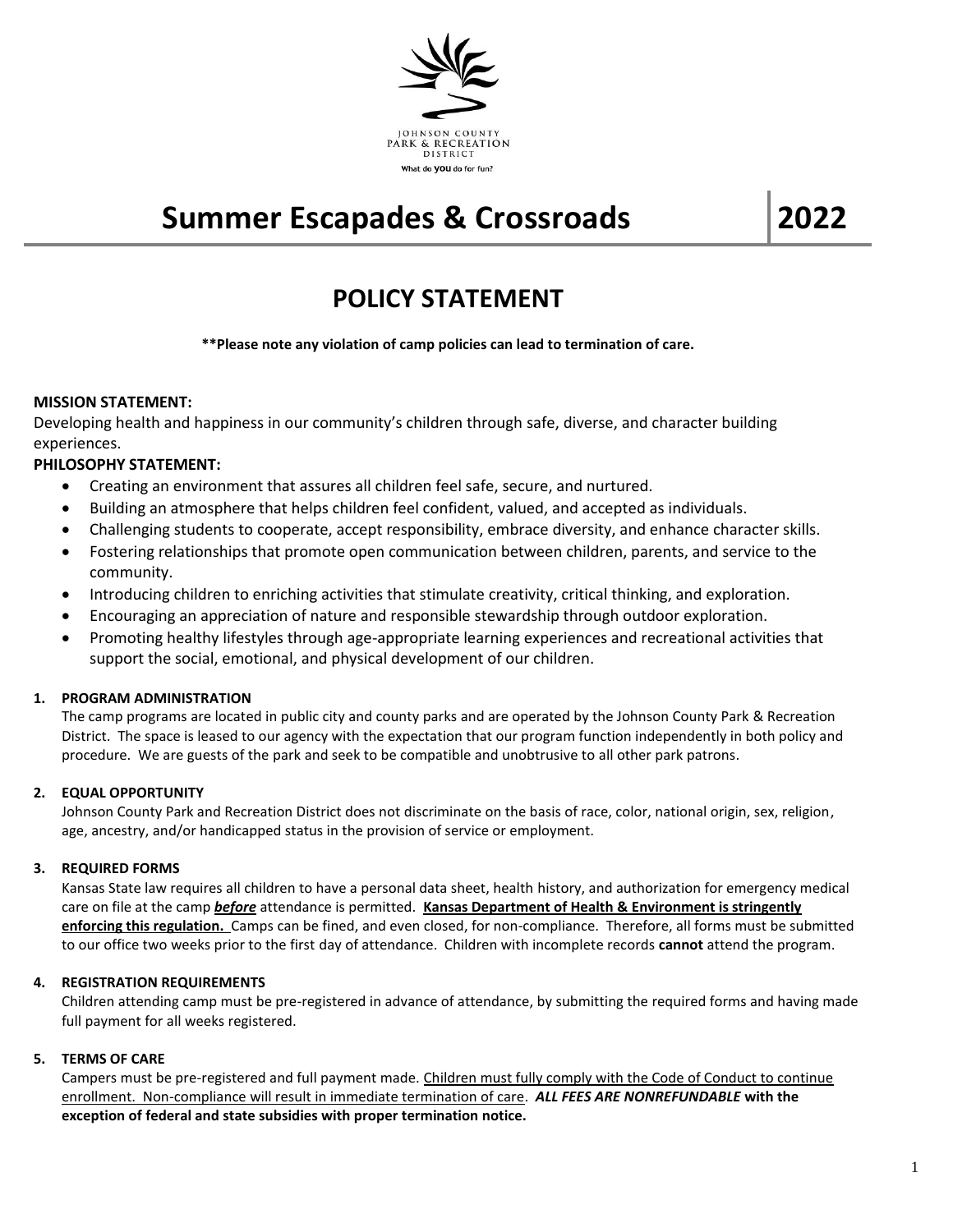# **6. FEE PAYMENT**

All weeks registered must be paid at the time of registration. Payment deadlines and associated penalties are a necessity for our registration department in the timely posting and deposit of payments from the 2,000+ enrollments of our summer camp programs. JCPRD does accept assistance programs such as Department of Children and Family Services. For information on how to enroll using an assistance program please call 913-826-3014.

# *ALL FEES ARE NONREFUNDABLE with the exception of federal and state subsidies with proper termination notice. For Transfers:*

- A written request must be received two weeks in advance of the camp week
- Each request must state the reason for the withdrawal.
- These may be emailed t[o registration@jocogov.org.](mailto:registration@jocogov.org) No phone requests.
- Each transferred enrollment is subject to a \$15 processing fee.

#### **COVID-19 Summer Camp Addendum:**

*Mandatory Quarantine:* Fees will be prorated upon request if child is diagnosed with Covid-19 or is required to quarantine. *Facility Closure:* Fees will be prorated/refunded if program/camp is closed due to illness, state or local mandates. \*\*COVID-19 related illness/symptoms may require longer exclusion times and can change throughout the summer.

#### **7. CHILD RELEASE**

All individuals authorized to pick up children must be listed in advance on the personal data sheet. Until all authorized parties are known to the staff, photo identification will be required at the time of pick up. State law prohibits the release of children to parents and other authorized adults who appear to be impaired by drugs or alcohol. Any existing court orders barring parent contact, visitation, and child release must be on file at the camp to support law enforcement interventions. Children attending the camp cannot be released to walk home unsupervised.

# **8. AFTER HOUR CARE CHARGES**

A charge of \$1.00 per minute past the 5:30 p.m. closure will be assessed to parents for after hour care. We realize that under some circumstances lateness cannot be avoided, and require parents to call us should such a situation occur. Regardless of the cause of after hour care, charges are due the following business day to our registration office by 4 pm via walk-in or by phone to 913-831-3359.

# **9. DISCIPLINE POLICY**

Discipline procedures shall be of a positive nature and shall not include any form of corporal punishment, verbal abuse, physical restraint, confinement, threats, humiliation, forcing/withholding of food or fear tactics. Parents will be notified of any inappropriate behavior and will be advised of steps taken toward improvement. All children enrolled must observe the Participant Code of Conduct while attending the program.

# **10. STAFF-PARTICIPANT RATIO**

Participants must be able to function independently, and in accordance with the code of conduct, within a 1:15 staff to participant supervision ratio, as outlined by KDHE.

# **11. PARTICIPANT CODE OF CONDUCT**

Participation in the program is a privilege not a right. The ability of each participant to consistently practice positive life skills is essential to on-going enrollment. The following set of non-negotiable standards for participation is designed to allow participants to self regulate behavior. These are reasonable expectations for any child participating in a group care setting. The actions of each individual influence the quality of participation for the entire group. Our goal is to facilitate successful participation for each child through the joint understanding, support, and practice of these positive life skills.

- Respect the right of others to courtesy and personal space.
- Manage anger in appropriate ways.
- Respect and respond to adult authority.
- Accept differences among the group.
- Accept responsibility for own actions.

**Discriminatory statements or behavior that are based on race, religion, disability, sex or gender will not be tolerated and will result in disciplinary action, including suspension and/or termination from the program.**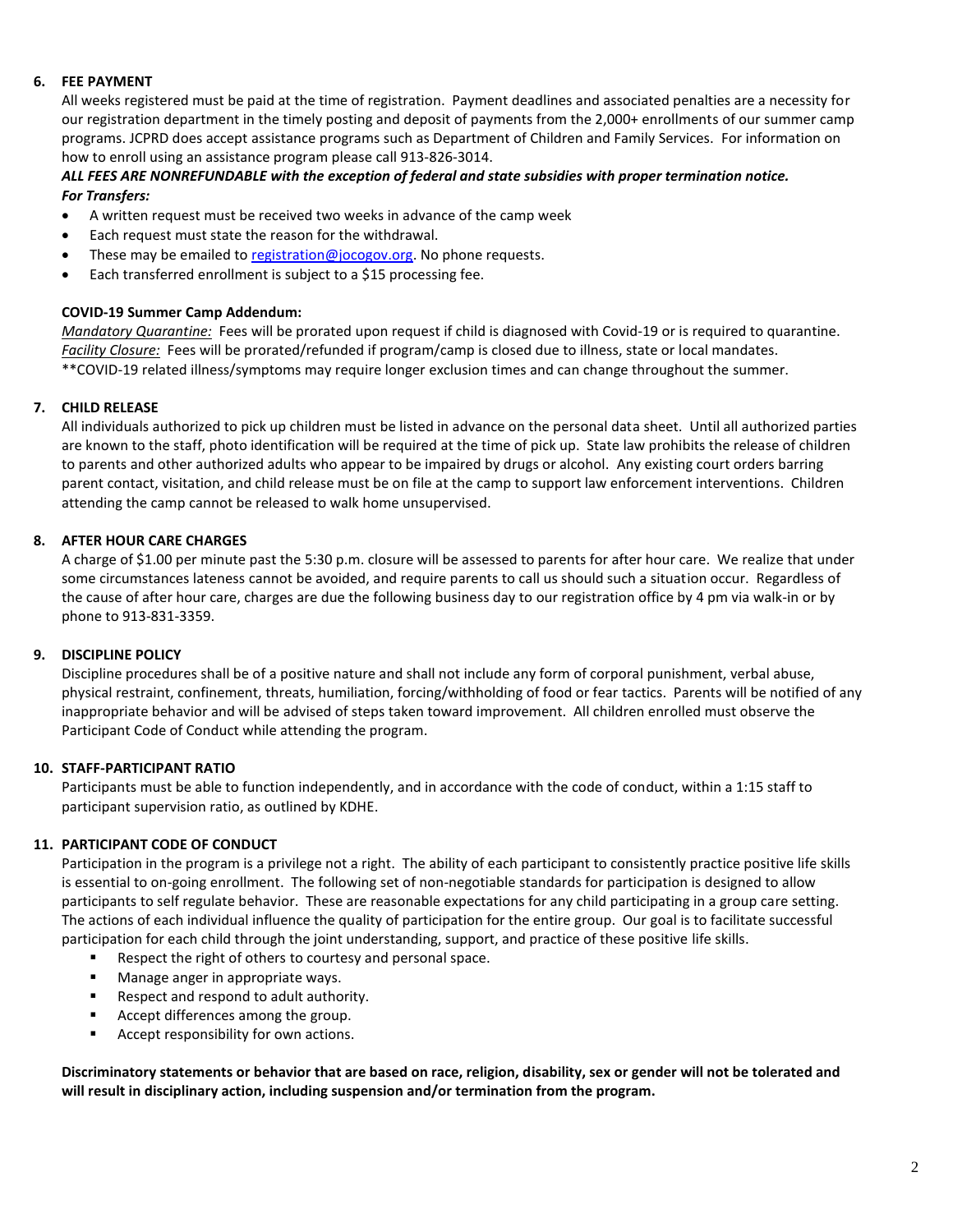# **12. DISCIPLINE PRACTICES**

Discipline for inappropriate behavior will focus on consequences, rather than punishment, to help children self manage their behavior in the future. Counselors assist children in self-management through reminders, redirection, and discussions about consequences. When children consciously make a choice to ignore expectations, consequences in line with the behavior will follow. Interventions and consequences focus on as little counselor intervention as possible. This allows children to be internally motivated in developing appropriate behaviors. Typical behavior interventions are as follows:

- Often closer counselor proximity and eye contact are all children need to self correct.
- On other occasions a reminder of the rule is effective.
- At times teachers and children discuss the inappropriate behavior and more acceptable alternatives.
- In some situations children are redirected to a solitary activity for a brief period of time.
- More serious behavior issues require a parent/counselor conference to develop an action plan for improvement. Inability to participate within a 1:15 staff to participant ratio, or to meet conduct expectations for any reason, may result in suspension or termination of care.

# **13. PARENT VISITATION AND INVOLVEMENT**

Our camp has on "open door" policy on parent visitation. Parents are also encouraged to become actively involved in the camp by: chaperoning field trips, decorating, planning and/or special events, and/or sharing your personal hobbies, talents and professional skills. Contact the director to express your interest and offer suggestions on program activities.

#### **14. SAFE ENVIRONMENT POLICY**

JCPRD strives to maintain a safe, healthy, and secure environment for children and youth under JCPRD's care and supervision. To protect the safety, health, and welfare of youth and staff in the childcare program and school, JCPRD staff may conduct a search and may seize any illegal, unauthorized, or contraband materials or items discovered.

The program will not allow any form of violent play, including the use of toys as weapons, gesturing in an aggressive manner, or depicting violence in drawings or any other expressive form. Possession of weapons, fashioned or real, is prohibited and grounds for immediate expulsion. Statements by anyone that threaten violent action will be regarded as real and result in immediate contact of parents and law enforcement if appropriate.

#### **15. COMMUNITY SERVICE**

Student involvement in community service is a core curriculum objective. Service to others helps develop strong leadership and character traits in youth. Parent recognition of their child's efforts in this area will give lasting value to these experiences.

# **16. COMMUNICABLE DISEASE**

Participants shall not be in attendance when suffering from any communicable disease. Guidelines as determined by the Johnson County Health Department will be observed for readmission. The Program Director shall exercise his/her discretion in determining if a child seems well enough to resume normal participation. Parents must report to the Program Director any exposure to communicable diseases. These guidelines can be found at [http://www.stagneskc.org/documents/jchd\\_exclusion.pdf](http://www.stagneskc.org/documents/jchd_exclusion.pdf) Refunds will not be issued for absence due to illness.

#### **17. PRESCRIPTION MEDICATIONS**

If your child is taking any prescription drugs while in attendance, these medications must be sent to the program director in their original containers and must have RX information affixed. All medications must be sent in daily dosages. Signed permission for administration of these medications must accompany them. Medication cannot be administered without signed parental consent.

# **18. DRESS**

Dress for the weather. This is an outdoor camp, with the exception of fieldtrips or severe weather we remain outdoors. **Campers must wear camp T-shirt every day. Footwear must be sturdy, closed-toe shoes that are securely affixed to the foot. (Flip flops may be brought in bag only to wear at the pool).** Campers will not be permitted to stay without camp t-shirt or appropriate footwear. For swimming, campers must wear one piece bathing suits. **Camp T-Shirts**: Participants must wear a camp T-Shirt EVERYDAY at camp. Registration fees include two camp T-Shirts. Additional shirts may be purchased for \$5 each by contacting the Registration department at 913-831-3359. Camp shirts will be distributed to campers at their program site. Youth and Adult sizes available. Know your child's shirt size prior to registration.

#### **19. SUNSCREEN**

Families are asked to contribute one large bottle of sunscreen, SPF 30 or greater, for each participant during the summer. Waterproof, lotion sunscreen is preferred. These bottles are stored securely by the program staff, and used by all participants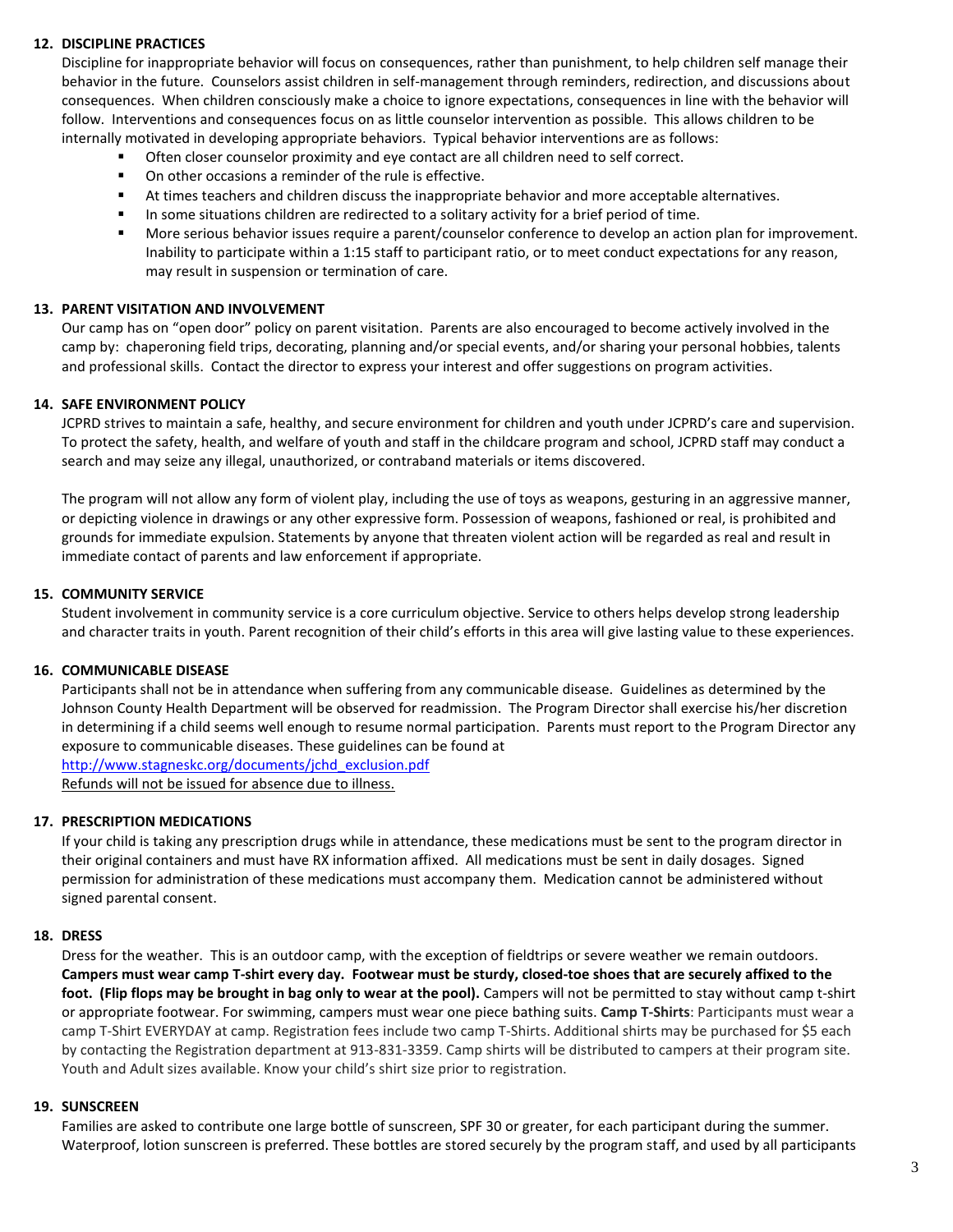throughout the summer. Please inform program staff if your camp participant has allergies requiring specific sunscreen. Participants will apply sunscreen regularly throughout each camp day, administered by program staff or under their supervision.

# **20. ABSENCES/DAILY SIGN IN/SIGN OUT**

Parents must telephone the camp each day the participant will be absent from scheduled attendance. Parent/Guardian must sign their children into camp with time of arrival and initials. At child pick up, parents/guardians need to initial and record time of pick up next to their child's name. Help us attend to this important safety issue by observing this policy. Refunds will not be issued for absences. A photo ID may be requested by staff at any time for the safety of our participants. **\*\****Due to COVID-19, parents may be limited or restricted from entering the camp area throughout the summer.*

# **21. PERSONAL BELONGINGS**

Label all personal belongings. Toys, video games, cell phones, iPods/iPads, Nooks, and similar electronic devices are prohibited. The program is not responsible for loss, theft or breakage of personal belongings.

#### **22. MEDICAL INSURANCE**

During the course of normal participation, accidents can and do happen. Therefore, it is important that parents carry medical insurance for expenses that result from injury. **The District does not carry medical insurance for participants**. Make sure your health insurance policy name and number are recorded on the Authorization for Emergency Medical Care form. In urgent care situations, staff will attempt to contact parents for child pick up and follow up medical treatment. In emergency care situations, children will be transported by ambulance to the nearest hospital. Be sure all of your child's records are up to date to assist us in effectively responding to emergencies.

#### **23. PARENT CONDUCT**

Parents must demonstrate civility, self-control, and socially acceptable behavior when interacting with program employees, participants, and their families. Profanity, threats, insults, harassment, suggestive remarks, intimidation, physical crowding, and/or contact will not be tolerated. **Kansas state law prohibits parents from disciplining and/or reprimanding program participants.** Failure to observe appropriate conduct will result in immediate and permanent termination of childcare.

#### **24. MANDATED REPORTERS**

JCPRD staff are required by KDHE to immediately report any evidence of suspected child abuse or neglect to DCF or to local law enforcement agencies.

#### **25. FIELD TRIP AND TRANSPORATION POLICY**

Due to staffing ratio needs, all children in attendance on scheduled field trip days will be required to accompany the group on the trip. Children will be transported by leased bus for large group field trips. Trips involving 13 or fewer children will be transported in Johnson County Park & Recreation District vans. \*\**Due to COVID-19 field trip may be limited or on-site only.*

#### **26. CHRONIC HEALTH/SPECIAL CARE NEEDS**

Written physician orders as well as a parent/staff pre-attendance meeting will be required to assure that chronic health conditions and any special care needs can be accommodated within the program.

#### **27. PARENT ORIENTATION**

Prior to the camp season, a parent meeting will be held to cover camp procedures and provide staff introductions. Plan to attend even if you have been enrolled in previous years. Parents unable to attend this meeting should contact your site director for orientation information.

*\*\*Due to COVID-19 parent orientation will be presented through a PowerPoint Slideshow that will be posted on the website.*

#### **28. PARENT COMMUNICATION**

Families receive information from the camp through: online newsletters (we will no longer be emailing newsletters), dry erase bulletins, notes home, telephone, and informal and formal conferencing. Parents are encouraged to contact staff with any issue, concern and/or suggestion regarding their child or the program. Any specialist working with your child is also strongly encouraged to become part of the camp communication network. Your views are valued and appreciate and guide our efforts toward continuous improvement.

#### **29. FOOD SERVICE**

All children must bring their lunch daily in a reusable, insulated lunch bag. **There will be no refrigeration or microwave**. Please also use reusable containers to limit the amount of trash. Lunches should be healthy, and soda/sugary drinks are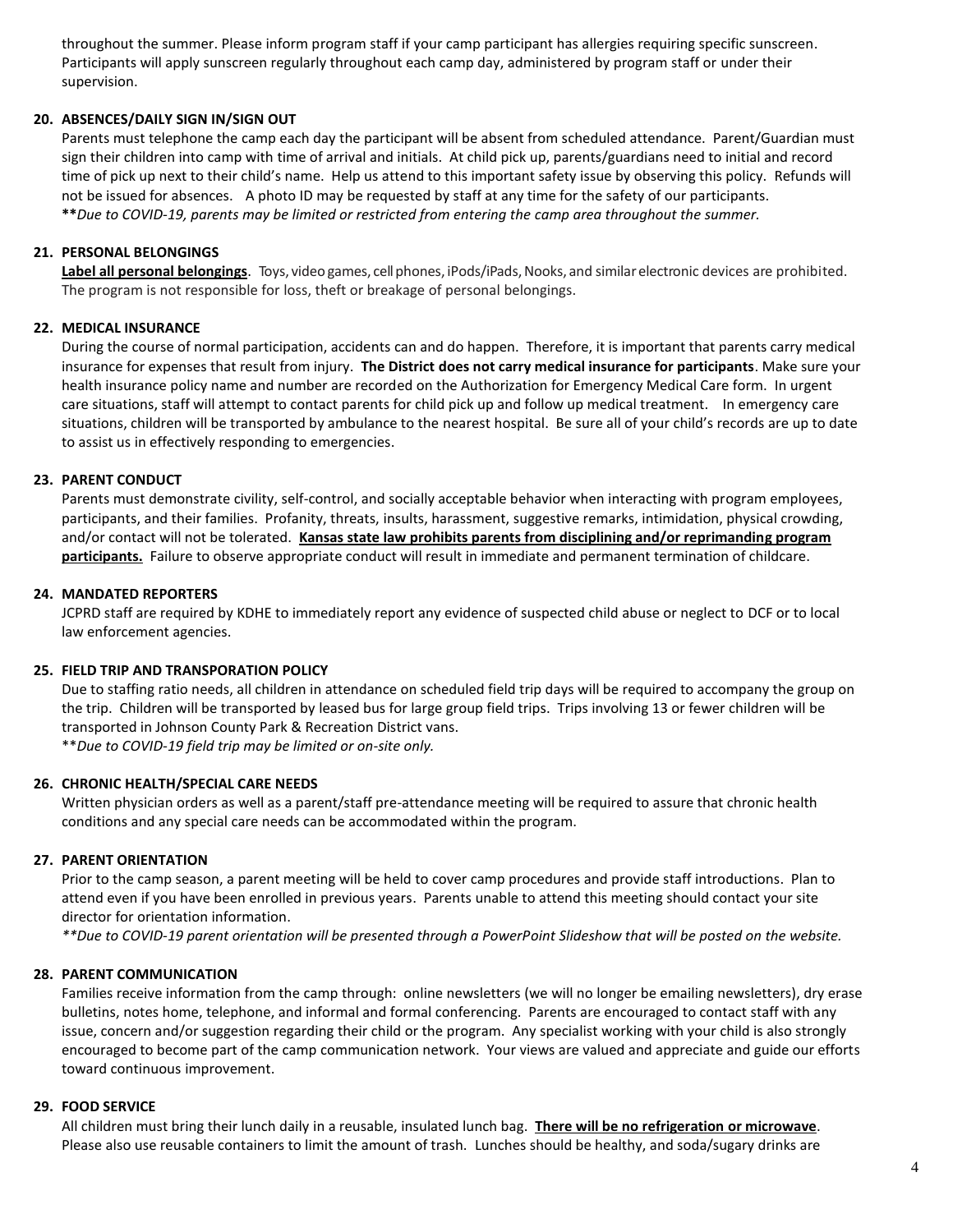strongly discouraged at camp. Water will be available with lunch. The camp program will serve snack at 9:00 am and 4:00 pm daily. Children may select from a choice of snacks and water. Our snack menu is posted at the camp. **Please inform program staff of any camper allergies prior to attending.**

# **30. BIKE/WHEELIE DAYS**

#### OST/Camps

Bike/Scooter Days are permitted in programs/camps. ONLY pedal bikes and foot push scooters are allowed and children/staff must wear safety helmets at all times. Children/Staff can ONLY ride the bike/scooter they brought; sharing not allowed. Staff should only be riding/scooting when foot supervision cannot be achieved, such as on a trail. Riding areas should be set up prior to children having access with cones/blockades to keep motorized traffic out of these areas and continue to monitor area while children are out. Any exceptions or questions regarding this need to be approved by Director and Specialist.

#### LEAD/CROSSROADS:

Bike/Scooter Days are permitted in programs/camps. Pedal bikes, foot push scooters, roller blades/skates are allowed and children/staff must wear safety helmets at all times. Children/Staff can ONLY ride the bike/scooter they brought; sharing not allowed. Staff should only be riding/scooting when foot supervision cannot be achieved, such as on a trail. Riding areas should be set up prior to children having access with cones/blockades to keep motorized traffic out of these areas and continue to monitor area while children are out. Any exceptions or questions regarding this need to be approved by Director and Specialist.

#### **31. EMERGENCY CLOSING**

Natural disasters and utility outages can result in emergency closure of the program. No alternate care location will be available in the event of emergency closures. The program phone will be updated with closure notices, and again when care can be resumed. All closures will be broadcast via Twitter: @JCPRDescapades @JCPRDxroads for Crossroads participants

#### **32. INCLEMENT WEATHER**

**Severe weather**- including extreme heat, lightning, thunderstorms, tornado, and horizontal rain with strong winds- warrants changes in camp activities and location. In the event of **severe weather** campers will be transported by bus to indoor facilities. The location of each camp's Inclement Weather Site is detailed at the parent orientation, and in communications from program staff.

**Morning Plan 7:00-9:00 am-**In case of severe weather, the camps will transport children to the rain site at 9:00 am. The children will remain under the shelter or in the bus for their protection and safety until this time. Parents will need to drop their children off at their camp site. Directors will update and confirm time of departure and location of campers on the camp's mobile phone. The bus will leave the camp site at 9:00 am sharp; parents will be instructed to call mobile phones for the camp location if dropping a camper off after 9:00 am.

**Afternoon Plan - Camps will return by 4:00 pm on heat days for pick up.** For **s**evere weather (heavy lightening, thunderstorms, tornado, and horizontal rain with strong winds) the camp may stay at the rain site. All parents are instructed to call the camp's mobile phone to confirm the location of campers. All directors will update mobile phones and program specialist with the schedule and location of camp.

**Communicating Changes**- Programs will communicate changes to the schedule, due to weather, through postings at the site, on the camp cell-phone message, and through Twitter. Parents may contact the program cell-phone, as well as follow outdoor camps on Twitter to find changes to the camp and weather plans. **@JCPRDescapades @JCPRDxroads**

#### **33. INCLEMENT WEATHER LOCATIONS**

Will be posted on the website a[t www.jcprdkids.com](http://www.jcprdkids.com/) as well as confirmed at parent orientation.

# **34. FAMILY SUPPORT AND COMMUNITY RESOURCES**

The director is always available to help families access community resources designed to support and strengthen families. Your director can provide information on application for DCF child care subsidy and other community resources. The following web sites also provide excellent and current information on a variety of family centered topics that can be accessed in the privacy of office or home. Kansas Department for Children and Families. [http://www.dcf.ks.gov/Pages/default.aspx.](http://www.dcf.ks.gov/Pages/default.aspx) Kansas Parent Information Resource Center [http://www.kpirc.org/.](http://www.kpirc.org/) 

#### **35. CONFIDENTIALITY STATEMENT**

All contents of children's files including health history, medication form, emergency medical release, personal data sheet, correspondence from parents, IEP, incident reports, and staff generated correspondence are confidential documents. File contents cannot be duplicated, distributed, discussed, and/or viewed by anyone other than the custodial parent/guardian, program staff, law enforcement officers, KDHE designee, and emergency medical personnel. Custodial parent/guardian